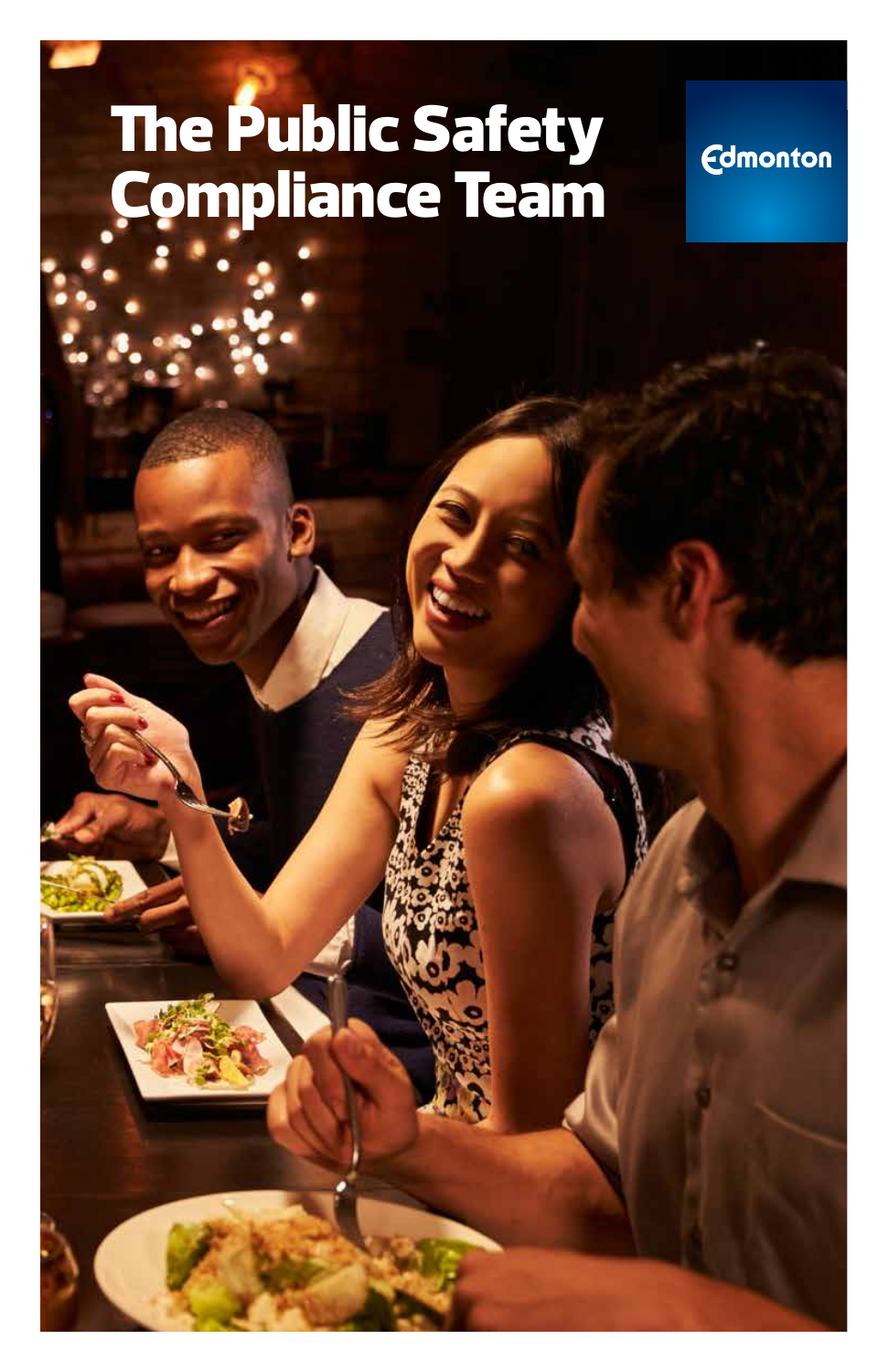

# **Table of Contents**

| 4  |
|----|
| 7  |
| 9  |
| 13 |
| 17 |
| 21 |
| 23 |
| 25 |
| 27 |
| 29 |
| 31 |
|    |



**VALIDITY STATEMENT This information is valid as of Sept 2018. Ensure you check the City of Edmonton website www.edmonton.ca for up to date information.**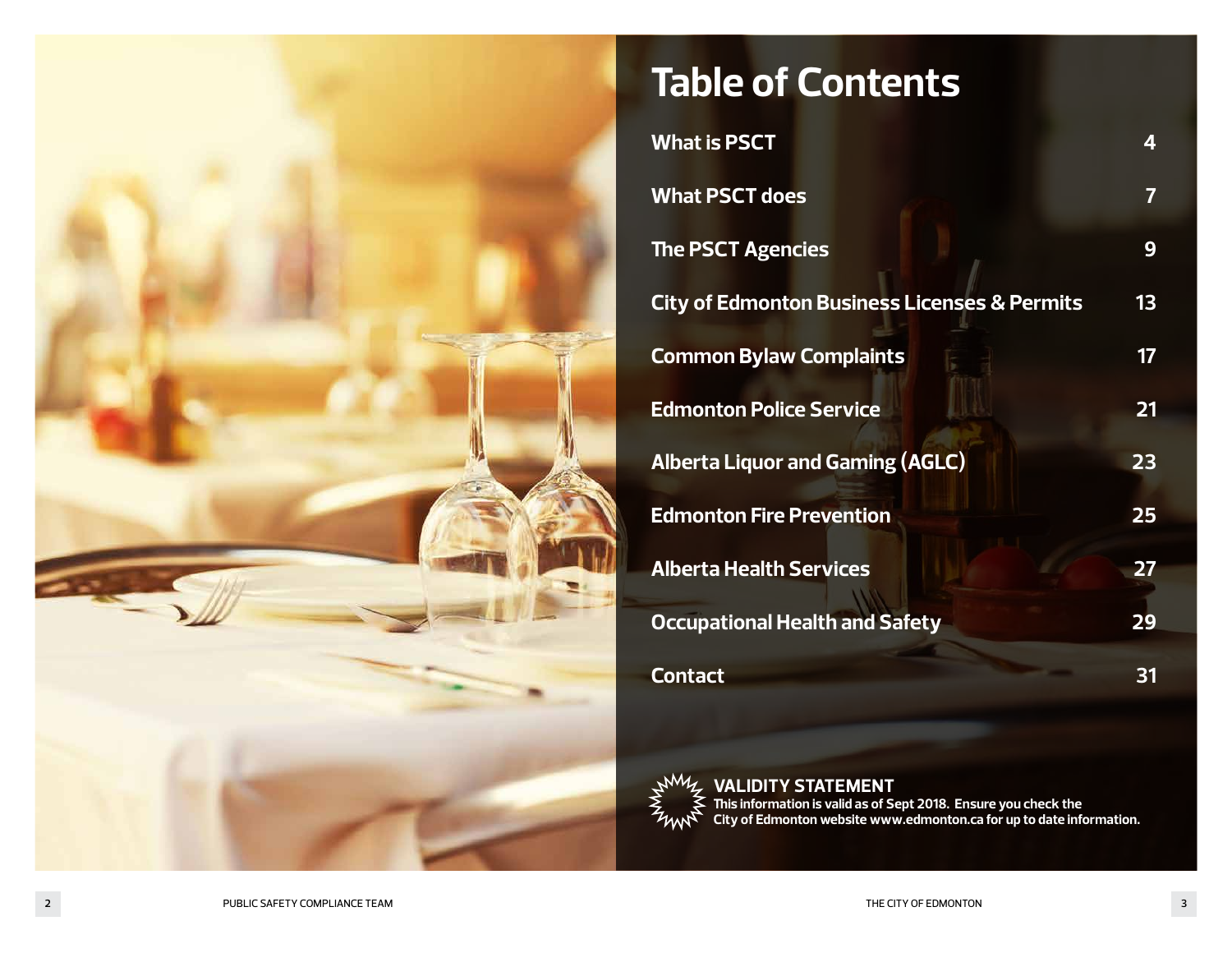

# **What Is PSCT?**

The Public Safety Compliance Team (PSCT) is a multi-agency team designed to coordinate the efforts of the municipal and provincial agencies involved in the licensing, regulation and enforcement of licensed business establishments.

The PSCT is committed to working with businesses for the betterment of the hospitality industry in Edmonton.

Contact the team for information, advice, education, or any concerns.

#### **[PSCTcoordinator@edmonton.ca](mailto:PSCTcoordinator%40edmonton.ca?subject=)**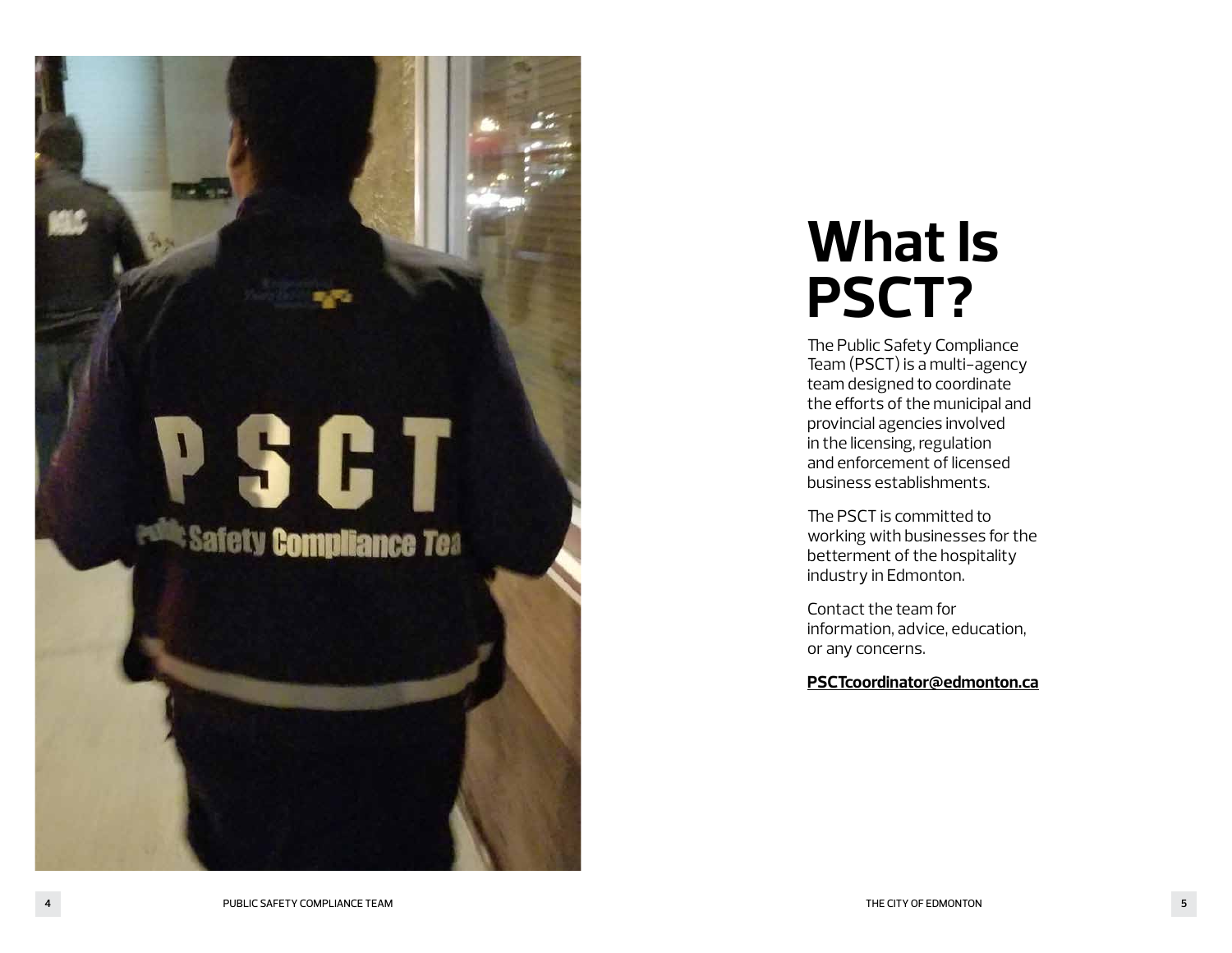# **What PSCT does**

The PSCT performs a variety of functions by:

- Meeting with establishment owners and staff to offer information and education about safety and regulations.
- Addressing community concerns about licensed establishments.
- Conducting unscheduled visits to licensed establishments throughout Edmonton to ensure compliance with legislation, regulations and safety standards.
- Conducting follow-up visits to ensure compliance with current regulations and legislation and to ensure best practices are in place.
- Member agencies may issue fines or administrative sanctions for non-compliance.

• Recommending operating conditions on an establishment's business license or supporting the closure of a venue for continued non-compliance to necessary changes.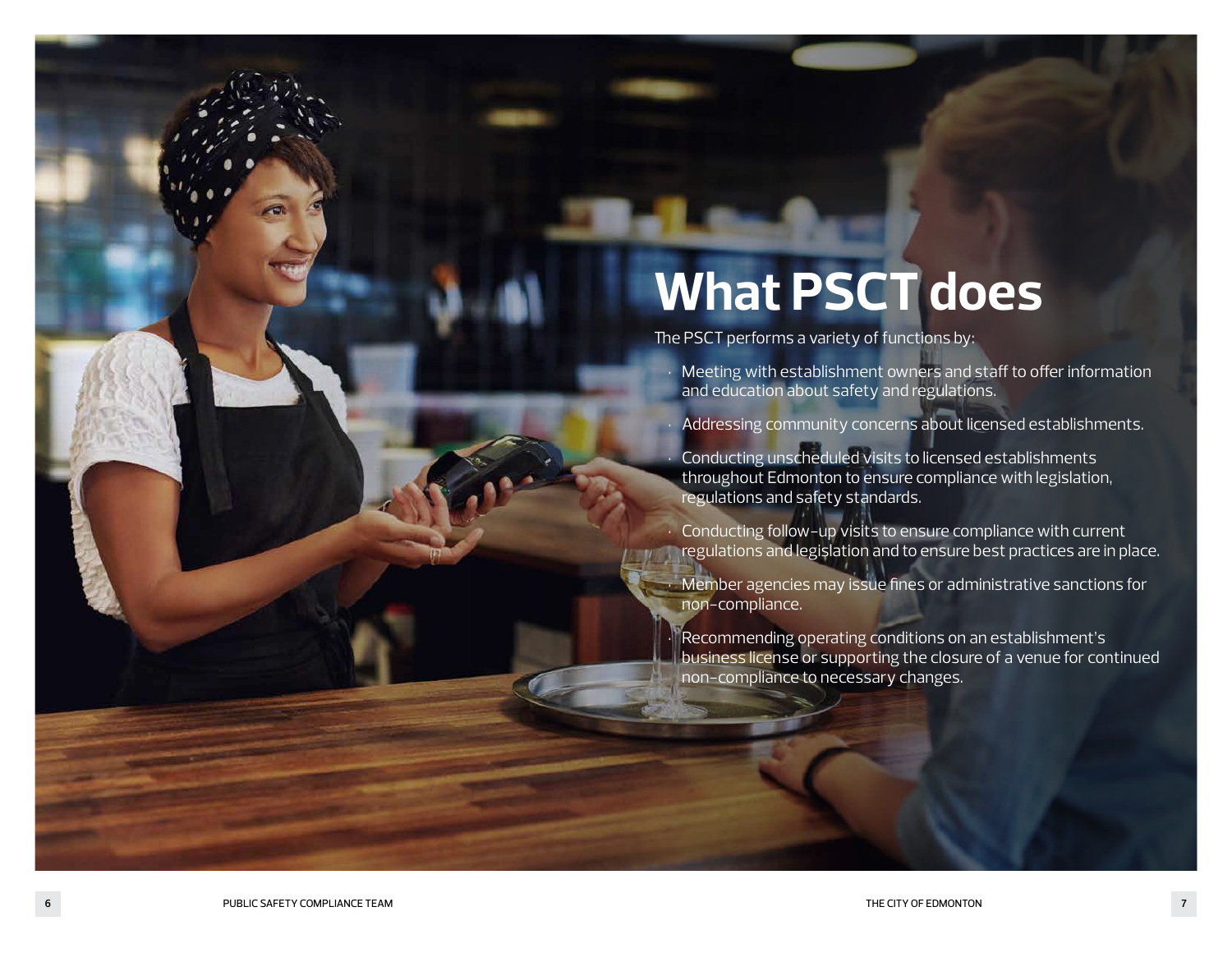# **The PSCT Agencies**

FIRE

**POLICI** 

Each agency within the PSCT has specialized expertise and responsibilities.

**STATE** 

PSCT

**yul Safety Compliance Team** 

**AGLC** 

 $\overline{\mathbf{S}}$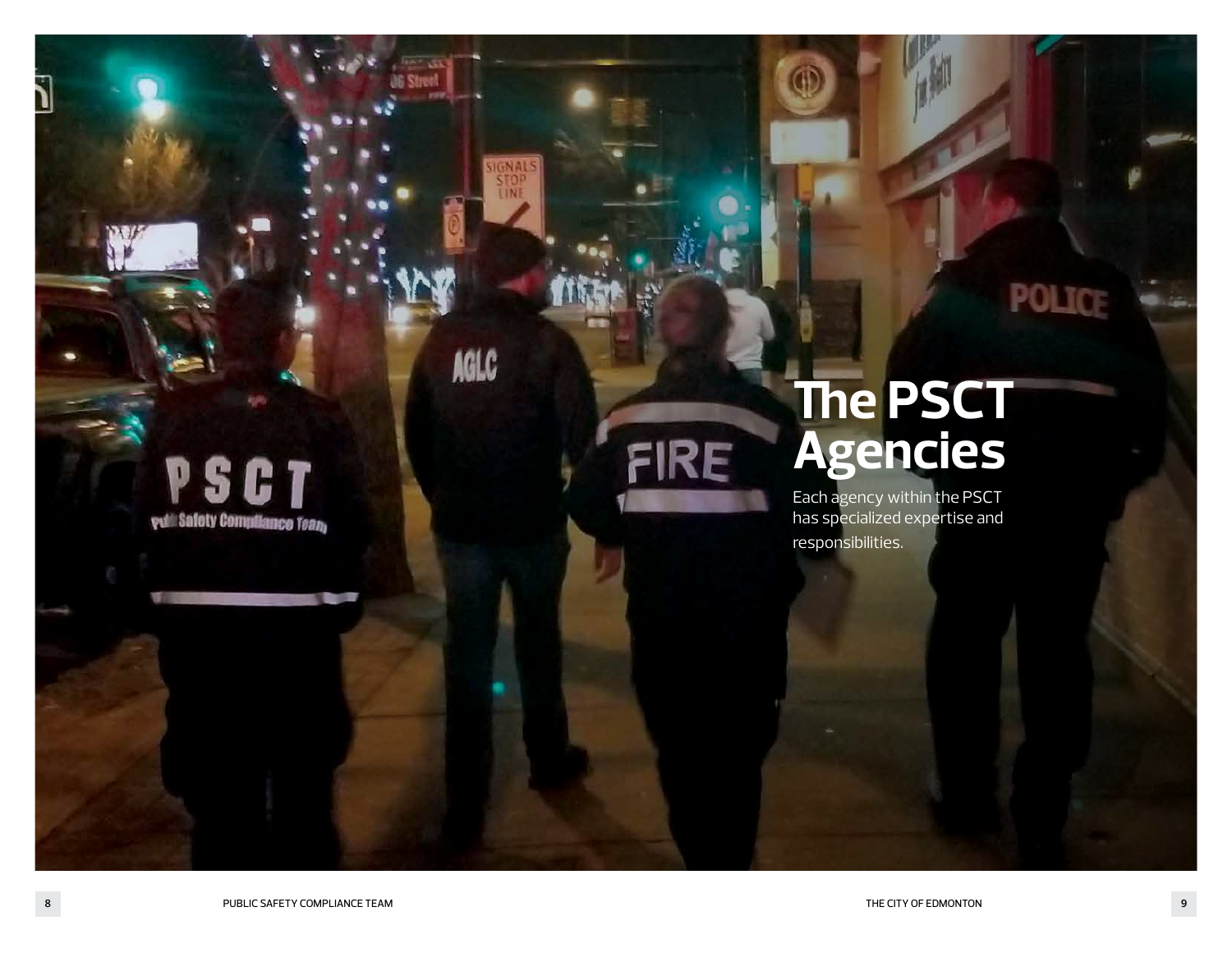#### **City of Edmonton, Community Standards & Neighbourhoods:**

- Reviews and approves Control Plans for new licence applications for businesses in the hospitality industry.
- Ensures that business licenses are current and accurate.
- Provides education and inspection services pursuant to a variety of municipal bylaws, such as smoking, noise, waste management and zoning.
- Responds to citizen and/or community concerns while working with business owners towards compliance.

### **Edmonton Police Service (EPS):**

- Provides a dedicated EPS member to coordinate the actions and direction of the PSCT team.
- Reviews and provides endorsements for all new business applications, control plans and police information checks.
- Provides information about how the hospitality industry can liaise with police.
- Provides Crime Prevention Through Environmental Design (CPTED) evaluations and recommendations.
- Responds to citizen/community complaints/concerns.

#### **Edmonton Fire Rescue Services:**

- Provides education and support regarding Alberta Fire Code or Safety Code.
- Monitors premises for Alberta Fire Code compliance.
- Checks for obstructed exiting and life safety features.
- Checks that occupant loads are posted and maintained.

### **Alberta Gaming & Liquor Commission (AGLC):**

- Conducts inspections pursuant to the Gaming,Liquor and Cannabis Act, Gaming, Liquor and Cannabis Regulation, and the Licensee Handbook.
- Monitors licensed premises to ensure compliance with legislation and AGLC policy: sales/service to minors, intoxicated persons, hours of service, and proper supervision.
- Provides education and support to licensees and their staff regarding legislation and policies.
- Promotes responsible liquor and cannabis service.

### **Alberta Health Services**

- Inspects food establishments and public premises for compliance with the Alberta Public Health Act and its associated regulations.
- Monitors food establishments to ensure good food handling and storage practices, food handler hygiene, and sanitation and maintenance of equipment.
- Works with food establishment operators to gain compliance with the Alberta Food Regulation.
- Provides education and resources to operators to promote safe food handling.
- Responds to public health complaints.
- Ensures the validity of food handling permits.
- Takes enforcement action, when necessary, to ensure public safety.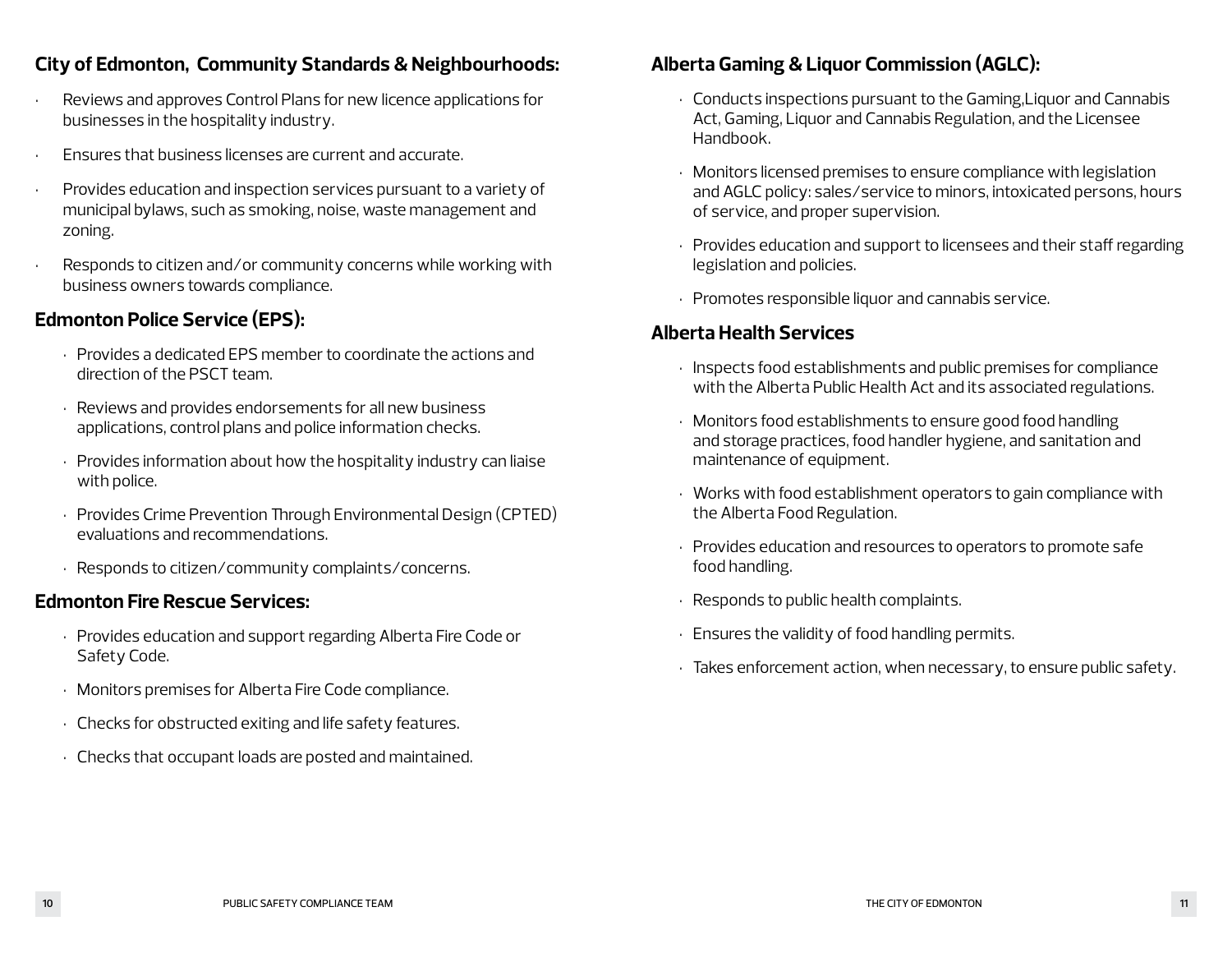# **City of Edmonton: Business Licenses & Permits**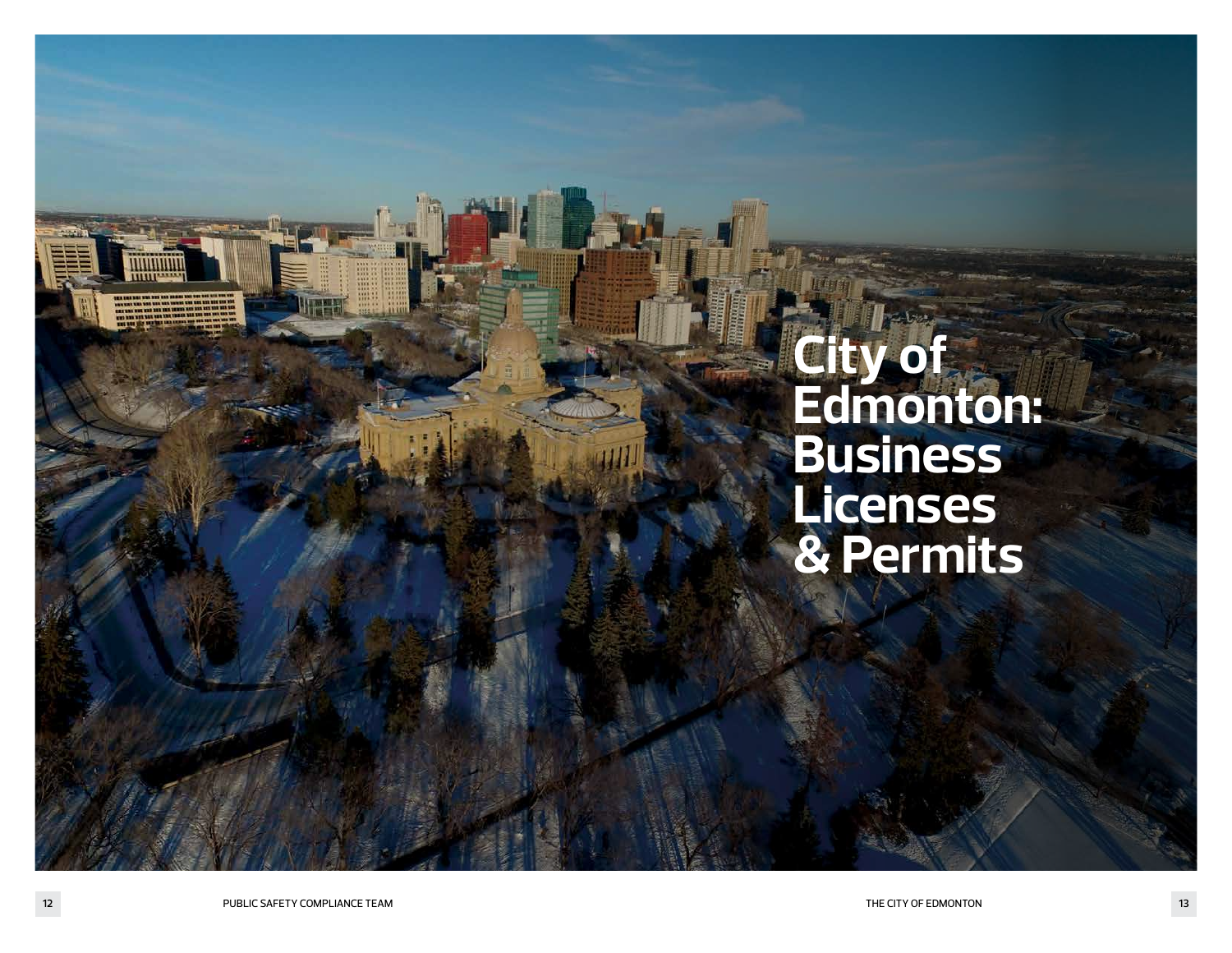#### **Valid Business Licence**

All businesses operating in the City of Edmonton require a valid business licence.

#### **Renewal of Business Licence**

The following documents must be submitted for approval before the business licence can be renewed:

- **• A Corporate Registry Search** document that is less than 90 days old. This can be obtained from a provincial registry. Annual returns and incorporation documents are not sufficient.
- **• Police Information Checks** (PIC) issued by the Edmonton Police Service for each primary manager, owner, partner, director, and officer. PICs must be no more than 90 days old when they are received by Community Standards.
- **• New Control Plans** using the approved template. the template is available at [www.edmonton.ca/businesslicences](http://www.edmonton.ca/businesslicences) under the Business Licence Classifications/Alcohol Sales-Minors Prohibited category.

#### **Enforcement**

- The **Control Plans** submitted to the City of Edmonton become conditions of the business license. It is expected that the operational procedures committed to in the Control Plans are implemented and followed at all times.
- Any business operating without a valid business licence is subject to fines.
- Any contravention of any condition on a licence, of approved Control Plans, or of any conditions listed in Part 4 of the Business Licence Bylaw is subject to a **\$2000** fine.

**Reference: Business Licence Bylaw 13138 section 4, 22, 23-32**

Changes that need to be reported include:

- **• Business Control Plans:** If the operational style of the business changes in any way from that listed on the approved Control Plans.
- **• Business Operational Changes:** If at any time the operation of the business changes from that which was originally applied for, the business is required to check if the development permit or business licensing categories need to be changed.
- **• Business Ownership Changes:** If there are partial or full changes of business ownership, partners or directors, or if there are trade or legal name, location, or contact information changes.
- **• Business Management Changes:** New Police Information Checks must be submitted for any new management of the establishment.
- **• Business Renovations:** If renovations are planned for the business, contact the City to ensure the correct permits are applied for and final inspections are completed.

For all questions regarding applications or permits, contact **[developmentservices@edmonton.ca](mailto:developmentservices%40edmonton.ca?subject=)**



#### **BUSINESS LICENCES NEED TO BE CURRENT AND ACCURATE.**

Changes to the business licence must be submitted to the City, in writing via the application form. The application form is located on the City of Edmonton website.

**[www.edmonton.ca/business\\_economy/licences\\_permits/business-licensing.aspx](http://www.edmonton.ca/business_economy/licences_permits/business-licensing.aspx)**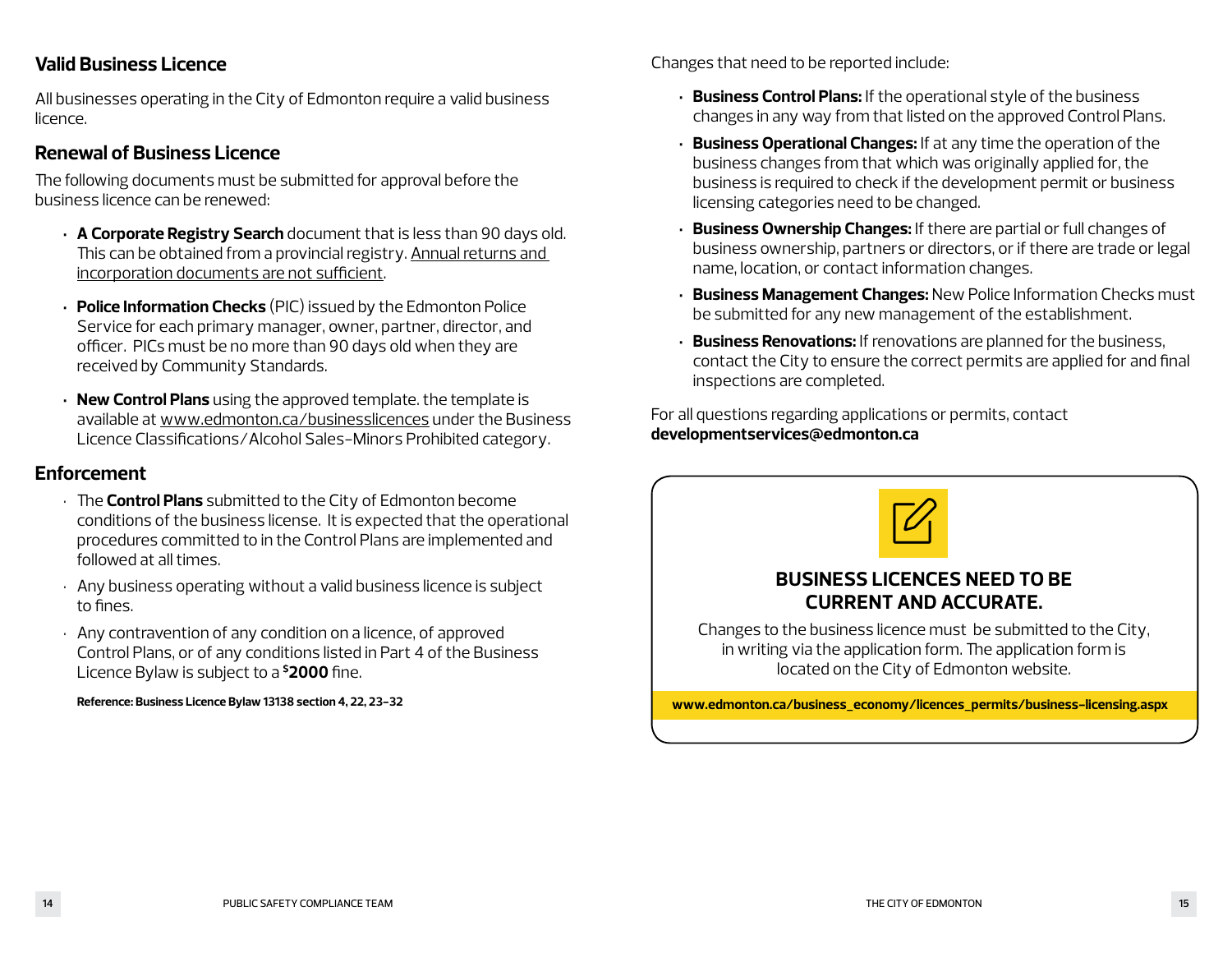

# **Common Bylaw Complaints**

#### **Noise**

A complaint can be filed with the City if noise from an establishment is found to cause a disturbance or negatively affect the enjoyment of someone's property.

The business is responsible to ensure the noise of music or patrons does not disturb it's neighbours. This includes managing the noise:

- Of music, both inside and outside the venue
- Of patrons on the patio or in a line-up
- Of patrons in a outside smoking area Within the venue itself
- 

#### Venue responsibilities:

- At 10 PM any outdoor speakers must be turned off or turned down to a minimum and all windows and doors must be shut in order to minimize noise.
- It is advised that management conduct regular noise checks outside the venue.

**Reference: Community Standards Bylaw 14600 Section 14**

Be a good neighbor to those that live around the venue, be approachable and willing to work with the community to reduce any negative effects from the bar.

## **Smoking/Vaping**

Patrons cannot smoke/vape inside buildings, on patios, or sidewalk cafes. Management is responsible for ensuring that: • Patrons smoking/vaping are at least **10 meters** from all doors,

- windows, air intakes and patios.
- Cigarette butts are cleaned up, contained and disposed of properly.
- A person who owns or occupies a place where smoking/vaping is prohibited shall not permit any individual to smoke/vape in that place.

**Reference: Public Places Bylaw 14614 Section 4, 12, 13**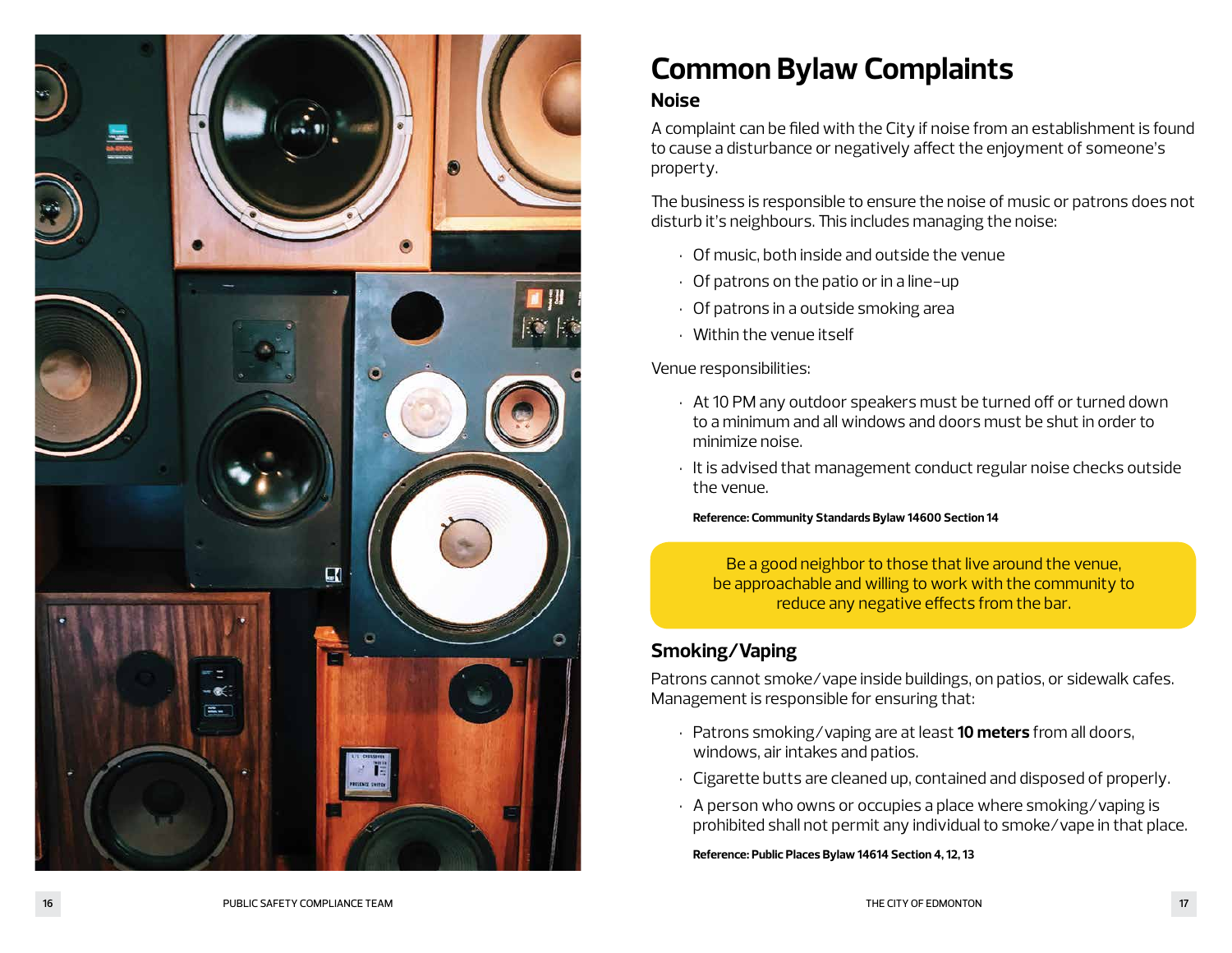## **Parking**

Common parking infractions include:

- Parked too close to driveway vehicles must be at least 1.5 meters away.
- Parked too close to intersection, fire hydrant, crosswalk, stop sign and yield sign - vehicles must be at least 5 meters away.
- Parked in a disabled parking spot without a disabled placard.

**TIP:** The Private Agency Parking Enforcement program is a free volunteer program authorizing agencies to issue City of Edmonton parking tickets to vehicles parked illegally on private property. For more information, phone 780-496-5174.

## **Property Maintenance**

Businesses/property owners are responsible for maintaining the property to the centreline of the highway. This includes the sidewalk, boulevard space, and area behind the business (alleyway, garbage disposal areas, parking lots).

- All snow and ice must be removed from the city sidewalks adjacent to the property.
- Remove any accumulation of litter, cigarette butts and other loose debris from the front and rear of the business.
- Even if items are illegally dumped on the property, the business/ property owner is responsible for the removal of these items.
- Graffiti is to be removed from the outside of the building.
- Repair broken or missing windows or doors.
- Keep the exterior of the building clean and maintained.

**Reference: Community Standards Bylaw 14600 Section 6, 7, 9**

**TIP:** Capital City Clean Up offers many FREE resources to support businesses in keeping their property clean from litter and graffiti. Visit **www.edmonton.ca/capitalcitycleanup**

#### **Needles**

Used, discarded needles and needle debris are a challenging issue for the City of Edmonton. Strategies to ensure that individuals and communities are as safe and healthy as possible have been undertaken.

If a needle is found on **public property (alley, sidewalk or park)**, please report it to 311.

If a needle is found on **private property**, the City of Edmonton CANNOT pick it up. To ensure that a discarded needle is picked up and disposed of safely:

- Never put the cap back on a stray needle.
- Use gloves and tongs to pick up the needle.
- Place in a hard plastic container, tightly seal, and label "Used Needles" (ex: empty bleach bottle).
- Visit your local EcoStation to dispose of the container .
- Never put needles down the toilet, drain, sewer, or in the garbage.

For further information visit **[www.edmonton.ca/needles](http://www.edmonton.ca/needles)**

### **Glass Disposal**

• Use protective packaging (sturdy sealed cardboard box or rigid disposable plastic container); to dispose of sharp, dangerous items including broken glass, razor blades, sheet metal scraps, and items with exposed screws or nails.

#### **Reference: Waste Management Bylaw 13777 Section 12(h)**



**TIP:** For all bylaw complaints, please call 311 or download the 311 app.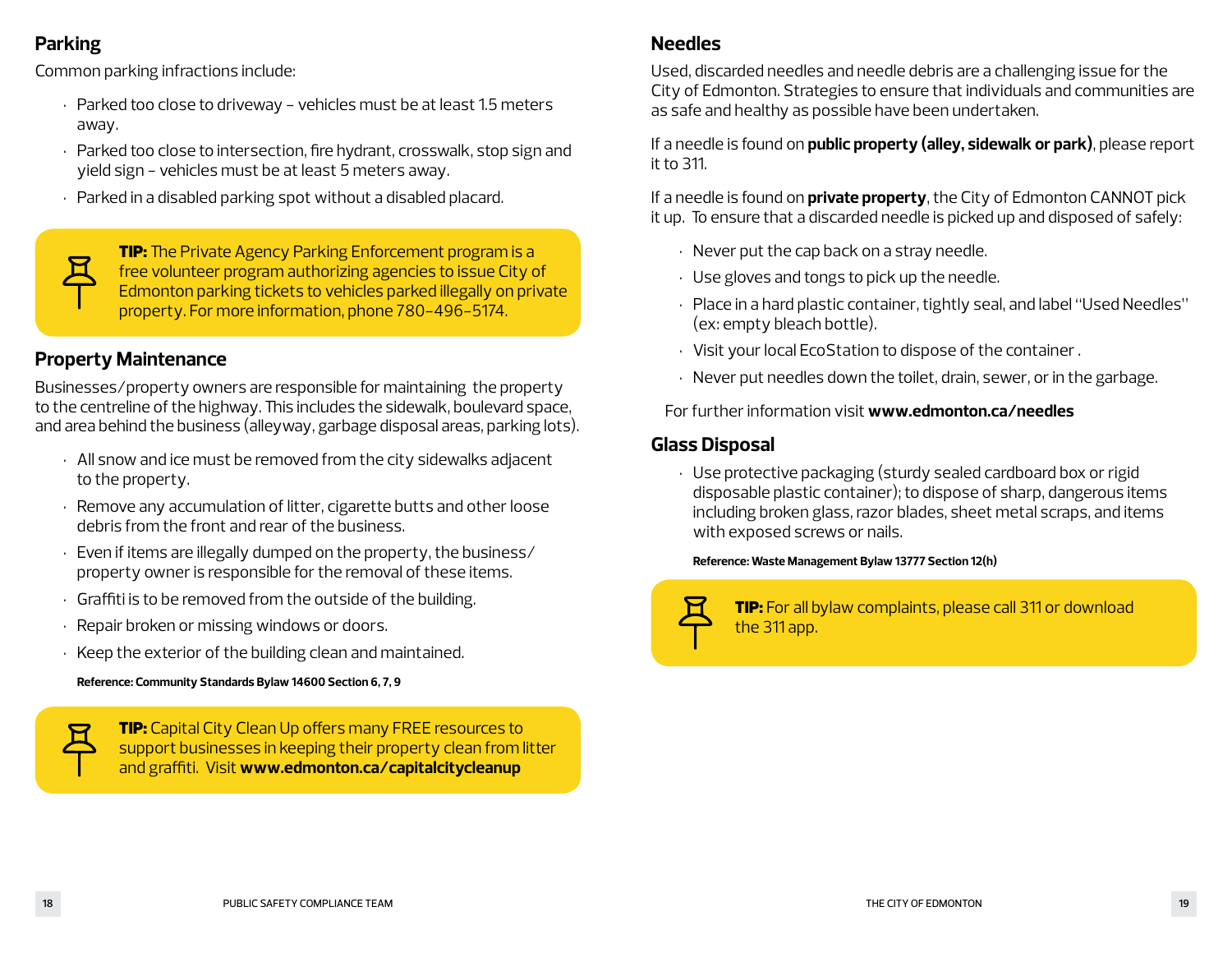

# **Edmonton Police Service (EPS)**

#### **Agent Status**

• As part of the Agent Status program, business owners give authority to EPS members to act as "agents" for the property pursuant to the Trespass to Premises Act. This allows police to issue and enforce bans against persons and insulates the property owner. Visit the nearest EPS Station to complete the registration and receive the sticker.

#### **Prohibited Weapons:**

• Information about prohibited weapons can be found under part III, section 84 of the Criminal Code of Canada. Prohibited weapons must be turned over to police. It is recommended that ownership consult with EPS for proper procedures for weapons handling issues.

#### **Use of Force**:

• It is recommended that security are trained in a Use of Force/ Necessary Force policy.

#### **Surveillance Cameras:**

- Ensure that security footage is available to EPS, Peace Officers and the Public Safety Compliance Team upon request.
- Surveillance equipment and security cameras are not allowed to be placed in staff change rooms or bathrooms as per federal privacy laws.

**For non-emergency assistance from police call 780.423.4567. For all life threatening situations and crimes in progress dial 911.**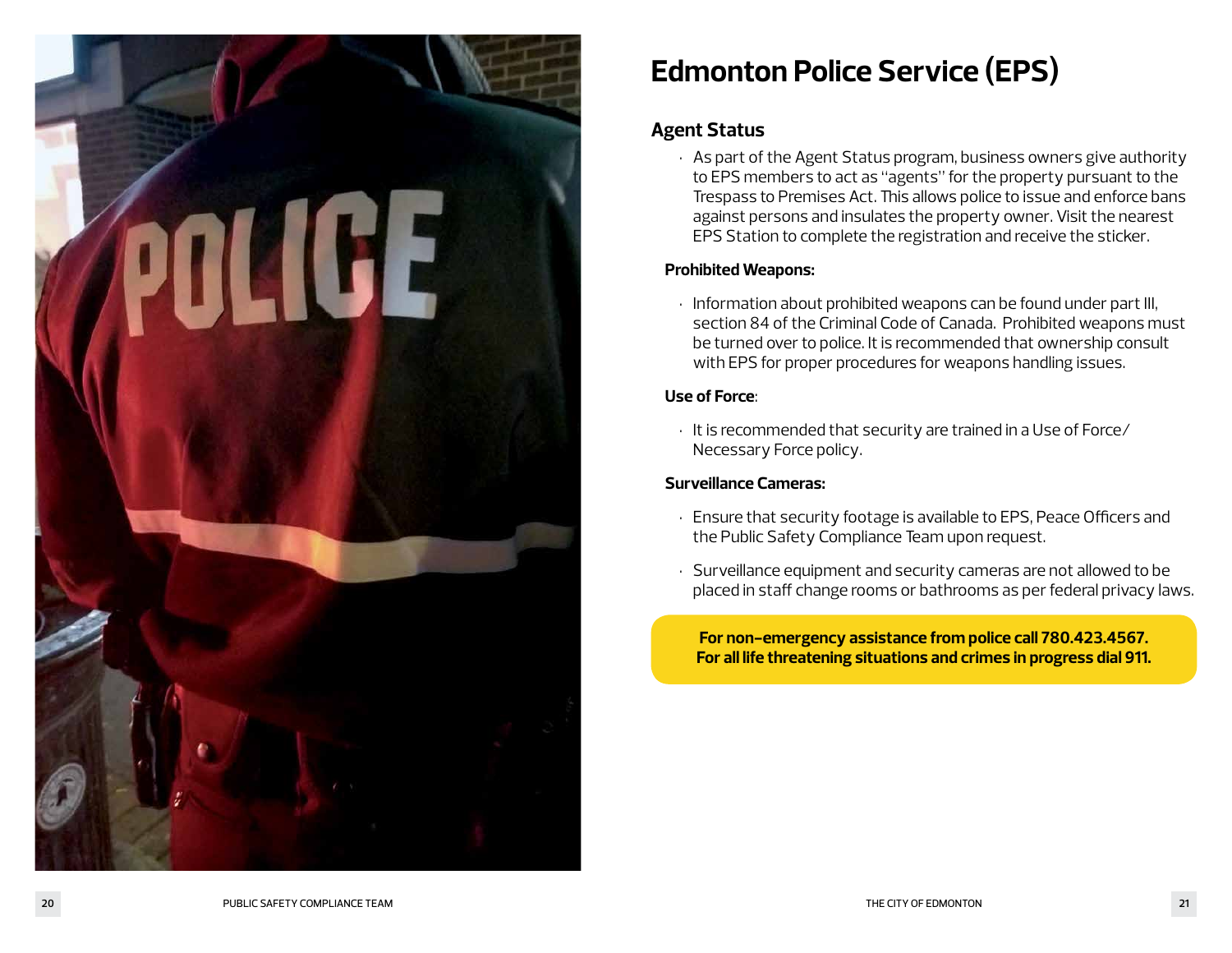

# **Alberta Liquor and Gaming (AGLC)**

The AGLC establishes the rules and regulations in Alberta for gaming,liquor sales and cannabis distribution and consumption. Businesses, organizations and individuals who want to sell or supply alcohol or cannabis in Alberta must have a valid AGLC licence.

#### **Responsible Liquor Service**

- For liquor and cannabis providers, being responsible means not only complying with legislation, but ensuring the highest standards of safety and service meets and exceeds the needs of the public This includes:
	- providing policies, regulations, programs and tools needed to educate and raise awareness for all Albertans on the responsible use of liquor and cannabis.
- Contact AGLC by phone at 1-800-272-8876 or **www.aglc.ca** for:
	- general information
	- for a liquor licence
	- Smart Training portal for staff training programs

### **Best Bar None Program**

Best Bar None is a voluntary accreditation program run by AGLC recognizing excellence in Alberta's nightlife.

• Applicant bars follow a checklist covering a wide range of issues that well-managed premises should be aware of and address. The accreditation process includes an evaluation of written policy, staff training, a physical assessment of the room and an interview by trained assessors.

For more information visit: **[bestbarnone.drinksenseab.ca](http://bestbarnone.drinksenseab.ca )**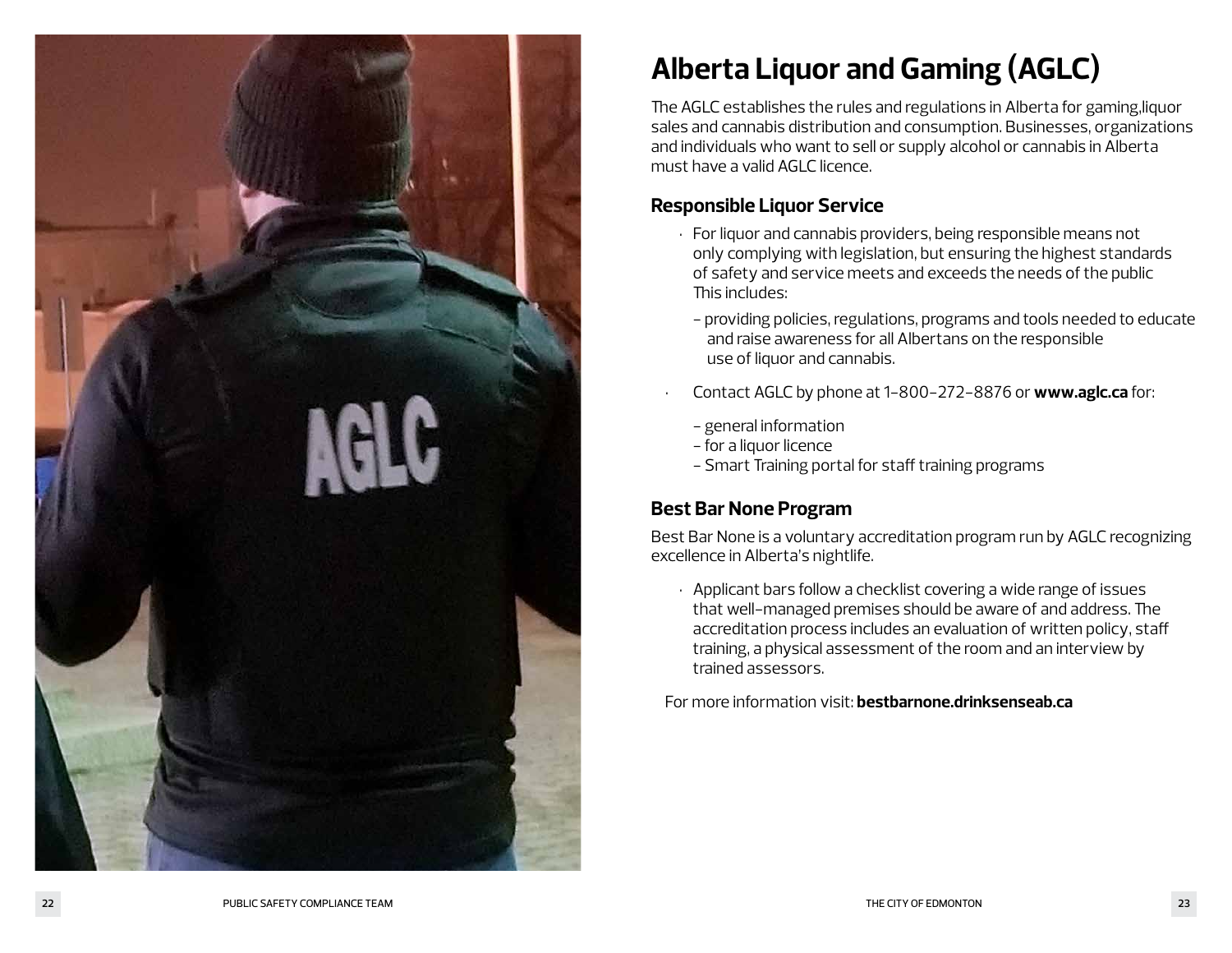

## **Edmonton Fire Prevention**

### **Occupant Load Card**

- The occupant load shall be posted in an accepted location.
- Occupancy shall be held to the posted maximums. **This number includes staff.**

#### **Exits**

- Corridors and aisles leading to exits shall be kept clear of storage or other obstructions.
- Exit signs shall be illuminated and visible.
- Exit doors shall only have accepted hardware and open easily.
- Exit doors and discharge areas shall be kept unobstructed.

## **Emergency Access Routes**

- Shall be properly signed.
- Shall be kept clear of parked vehicles.
- Shall provide unobstructed access to hydrants, siamese connections and building exits.

## **Stairways (In means of egress)**

- Shall be kept clear of storage or other obstructions.
- Shall have doors that open and close properly.
- Shall not be used as patron holding areas.

### **Miscellaneous**

• Fire alarms shall be fully functional at all times

Other life safety items could be identified at the time of the inspection. These are operational items and does not constitute a complete inspection of the premises.

Contact: **[fireprevention@edmonton.ca](mailto:fireprevention@edmonton.ca) or 780.496.3628**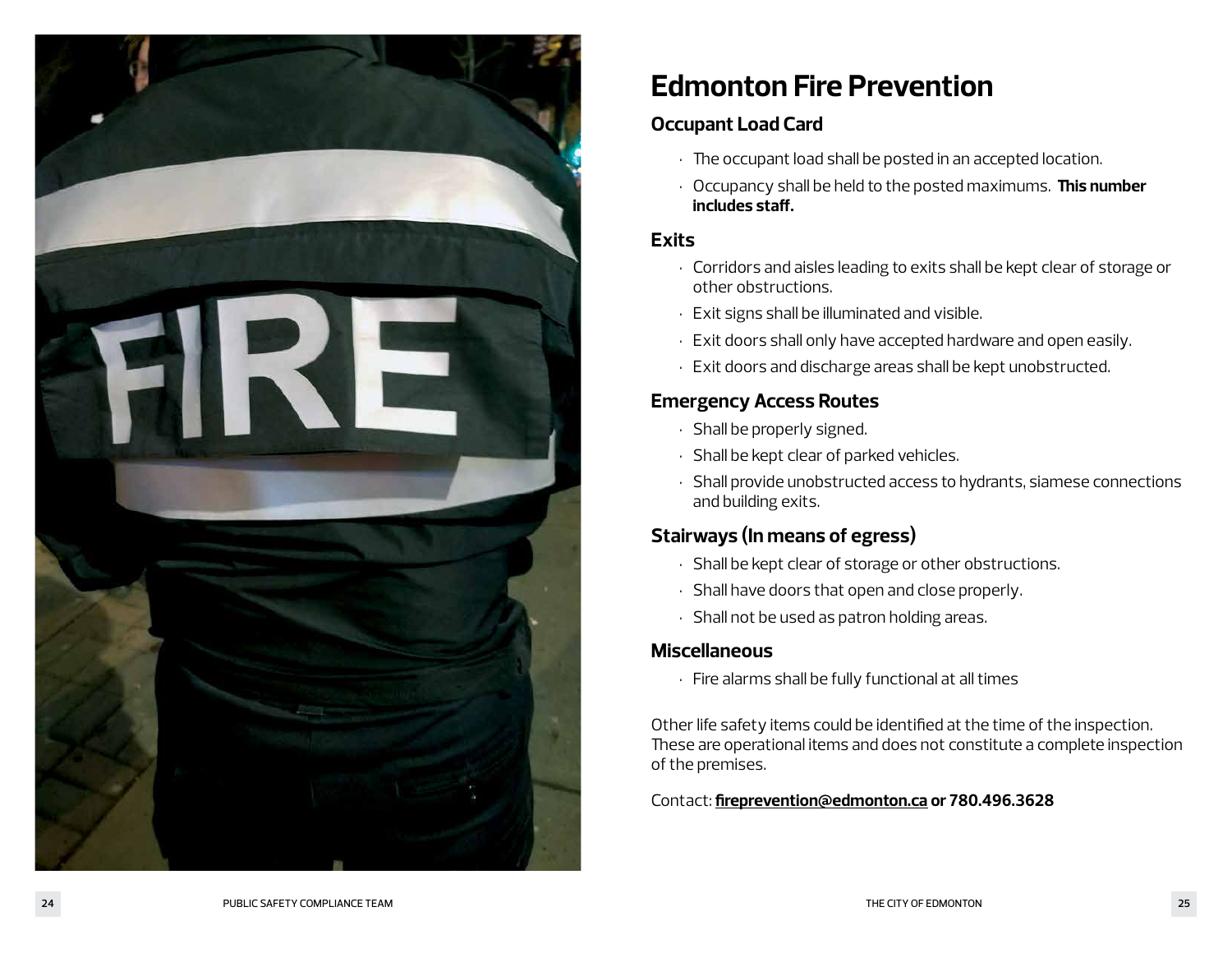

# **Alberta Health Services**

The mandate of Alberta Health Services is to promote and protect healthy environments, both built and natural, by identifying and reducing risks to human health, preventing intentional and unintentional injuries through the development and implementation of health promotion strategies and activities.

- Food Handling Permit Application: **[www.ahs/approval-of-new-or-renovated-food-facilities](http://www.ahs/approval-of-new-or-renovated-food-facilities)**
- Approval of New or Renovated Food Facilities: **[www.ahs/starting-food-bus-edmonton](http://www.ahs/starting-food-bus-edmonton)**
- Starting a Food Business in Edmonton and Surrounding Areas: **[www.ahs/starting-food-bus-edmonton](http://www.ahs/starting-food-bus-edmonton)**
- Blood and Body Fluid Spills: **[www.ahs/blood-body-fluid-spills](http://www.ahs/blood-body-fluid-spills)**
- Hand Hygiene: **[www.ahs/handhygiene](http://www.ahs/handhygiene)**

Contact: HealthLink Alberta call **811**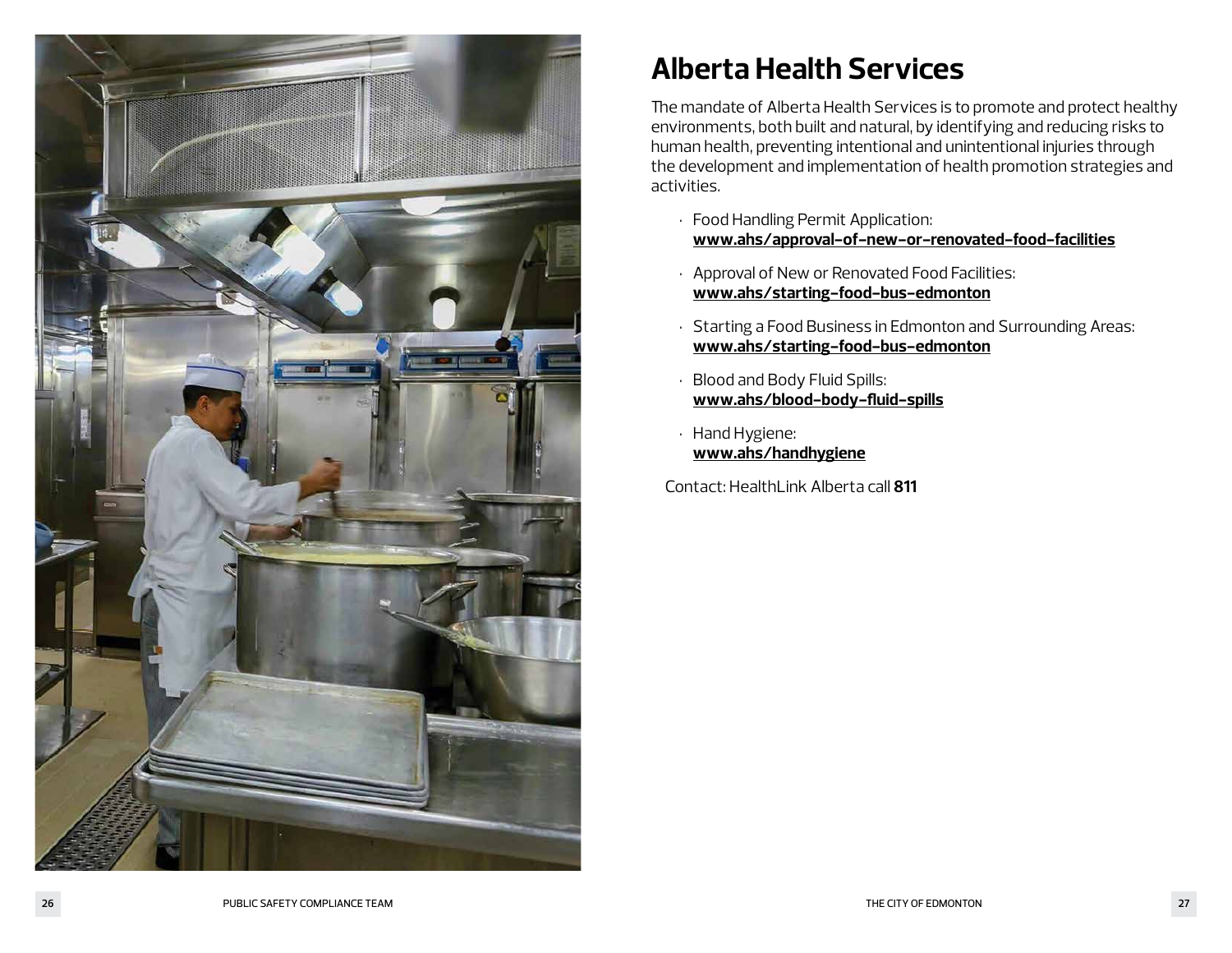

# **Occupational Health and Safety**

The Occupational Health and Safety Act outlines the minimum standards for safety and healthy practices in Alberta workplaces. Workers and employers have a shared responsibility to comply with health and safety legislation. The legislation establishes minimum standards for safe and healthy practices in Alberta workplaces.

Alberta Occupational Health and Safety is responsible for enforcing OH&S laws through inspections, investigations and prosecutions.

Visit **<https://www.alberta.ca/occupational-health-safety.aspx>** for more information, or contact the Occupational Health and Safety Contact Centre for Edmonton and the surrounding area:

Contact **780.415.8690.**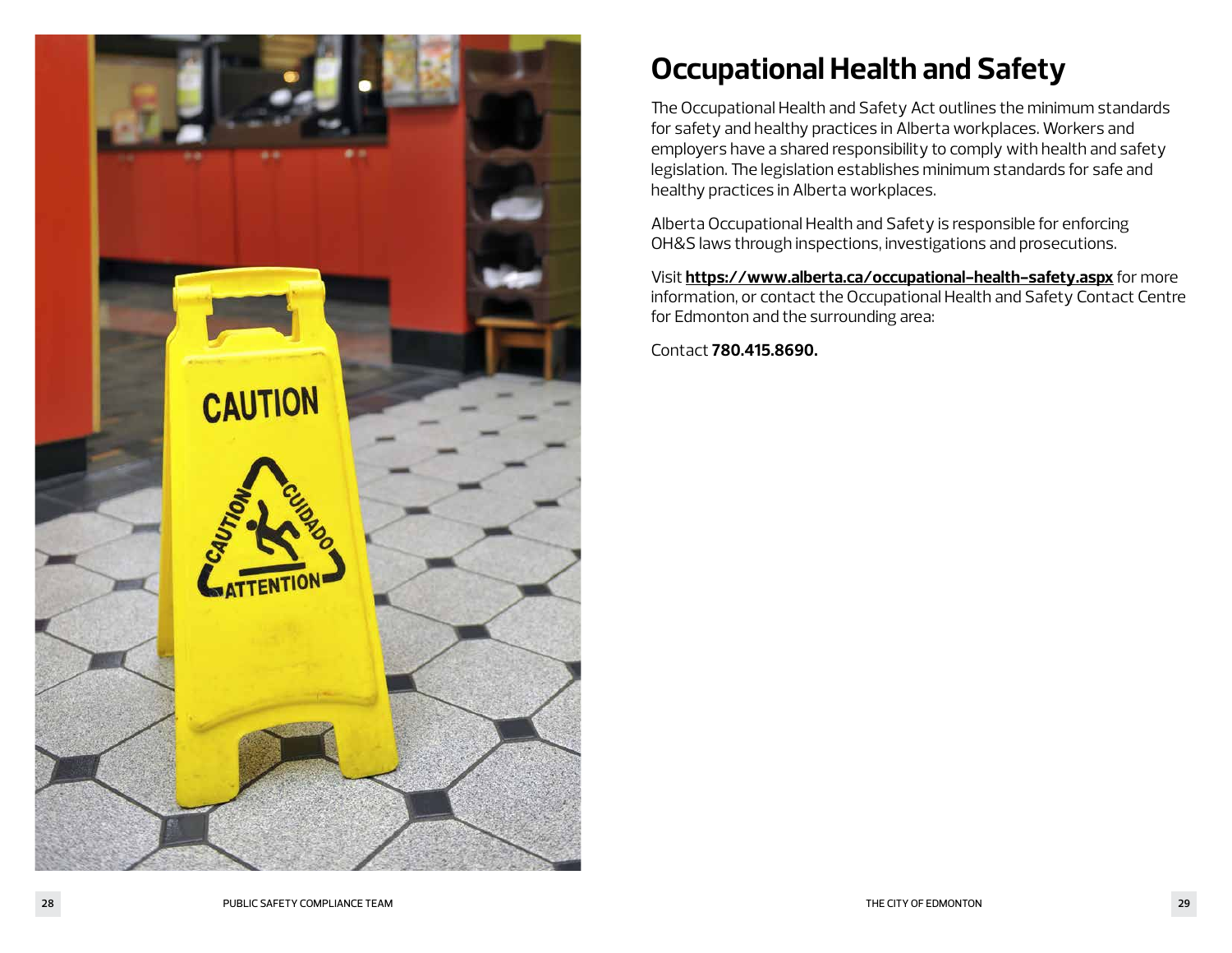

# **CONTACT**

**PSCT Coordinator [PSCTcoordinator@edmonton.ca](mailto:PSCTcoordinator@edmonton.ca)**

**City of Edmonton**  All questions or complaints: 311

**Street Parking issues** City of Edmonton (blocked cars): 311

> **AGLC** 1.800.272.8876

**Atco gas line emergency** (for natural gas leaks): 780.420.5585

**Epcor power outage emergency** 780.412.4500

**Epcor water leak emergency** 780.412.6800

> **Fire Prevention** 780.496.3628

**Mental health crisis** Call 211, press 3

> **OH&S** 780.415.8690

**Police/Fire/Ambulance** (all emergencies) Call 911

**Police non-emergency line** 780.423.4567